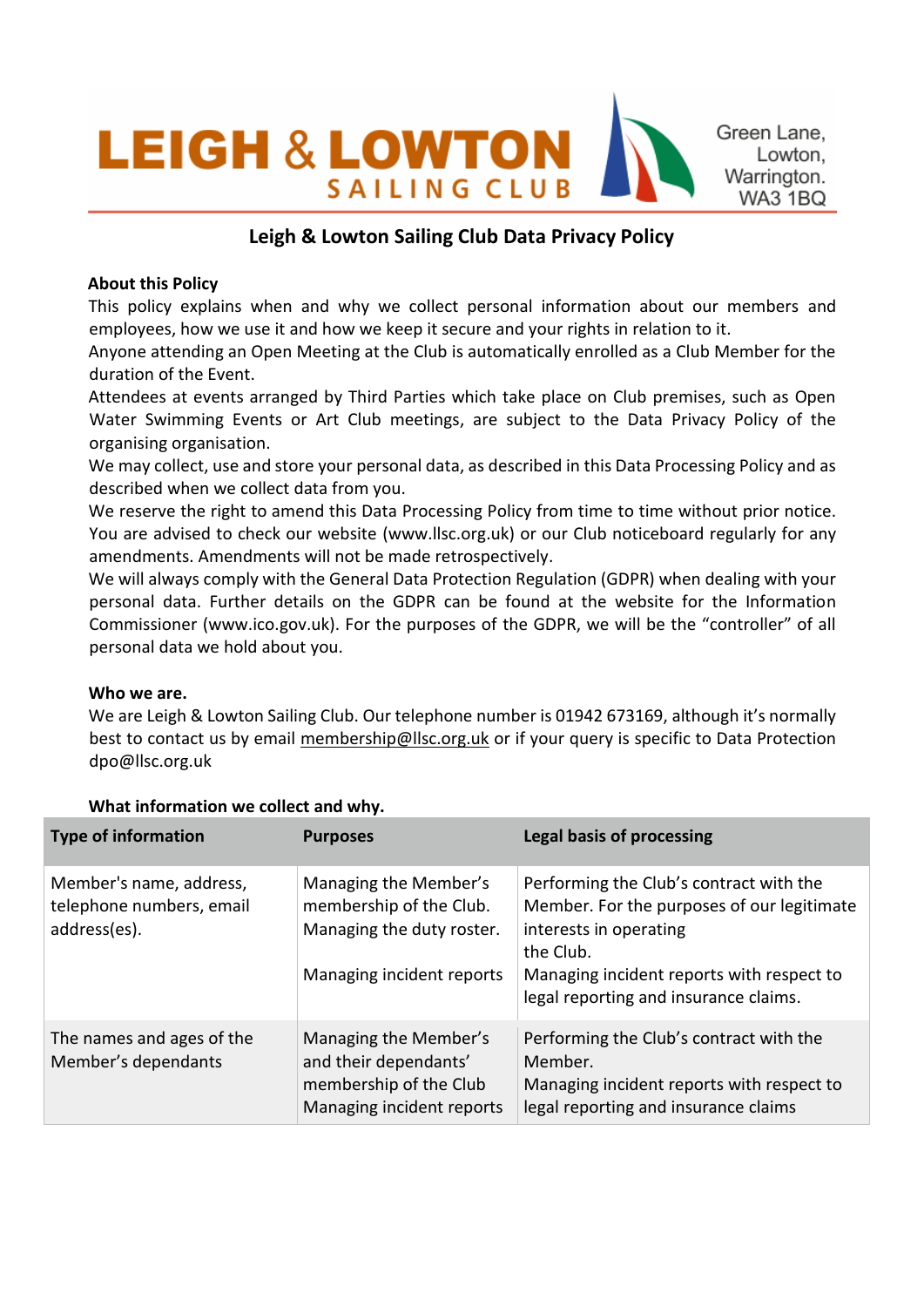| <b>Emergency contact details</b>                                                    | event of emergency                                                                                                    | Contacting next of kin in the Protecting the Member's vital interests and<br>those of their dependants                                  |
|-------------------------------------------------------------------------------------|-----------------------------------------------------------------------------------------------------------------------|-----------------------------------------------------------------------------------------------------------------------------------------|
| Bank account details of the<br>member or other person<br>making payment to the Club | Managing the Member's<br>and their dependants'<br>membership of the Club,<br>the provision of services<br>and events. | Performing the Club's contract with the<br>Member.                                                                                      |
| Date of birth / age related<br>information                                          | Managing membership<br>categories which are age<br>related<br>Managing incident reports                               | Performing the Club's contract with the<br>Member.<br>Managing incident reports with respect to<br>legal reporting and insurance claims |

| <b>Type of information</b>                       | <b>Purposes</b>                                                                                                                                                                                                                                                         | <b>Legal basis of processing</b>                                                                                                                                                                                                                                                                                                                    |
|--------------------------------------------------|-------------------------------------------------------------------------------------------------------------------------------------------------------------------------------------------------------------------------------------------------------------------------|-----------------------------------------------------------------------------------------------------------------------------------------------------------------------------------------------------------------------------------------------------------------------------------------------------------------------------------------------------|
| Gender                                           | Provision of adequate<br>facilities for members.                                                                                                                                                                                                                        | For the purposes of our legitimate interests<br>in making sure that we can provide sufficient<br>and suitable facilities<br>(including changing rooms and toilets) for<br>each gender.                                                                                                                                                              |
|                                                  | Reporting information to<br>the RYA.<br>Managing incident reports.                                                                                                                                                                                                      | For the purposes of the legitimate interests<br>of the RYA to maintain diversity data<br>required by Sports Councils.<br>Managing incident reports with respect to<br>legal reporting and insurance claims.                                                                                                                                         |
| The Member's name, boat class<br>and sail number | Managing race entries and<br>race results.<br>Sharing race results with<br>other clubs, class<br>associations, and the RYA,<br>and providing race results<br>to local and national<br>media.<br>Allocating berths within the<br>boat yard.<br>Managing incident reports | For the purposes of our legitimate interests<br>in holding races for the benefit of members<br>of the Club.<br>For the purposes of our legitimate interests<br>in promoting the Club.<br>For the purposes of our legitimate interests<br>in operating the Club Managing incident<br>reports with respect to legal reporting and<br>insurance claims |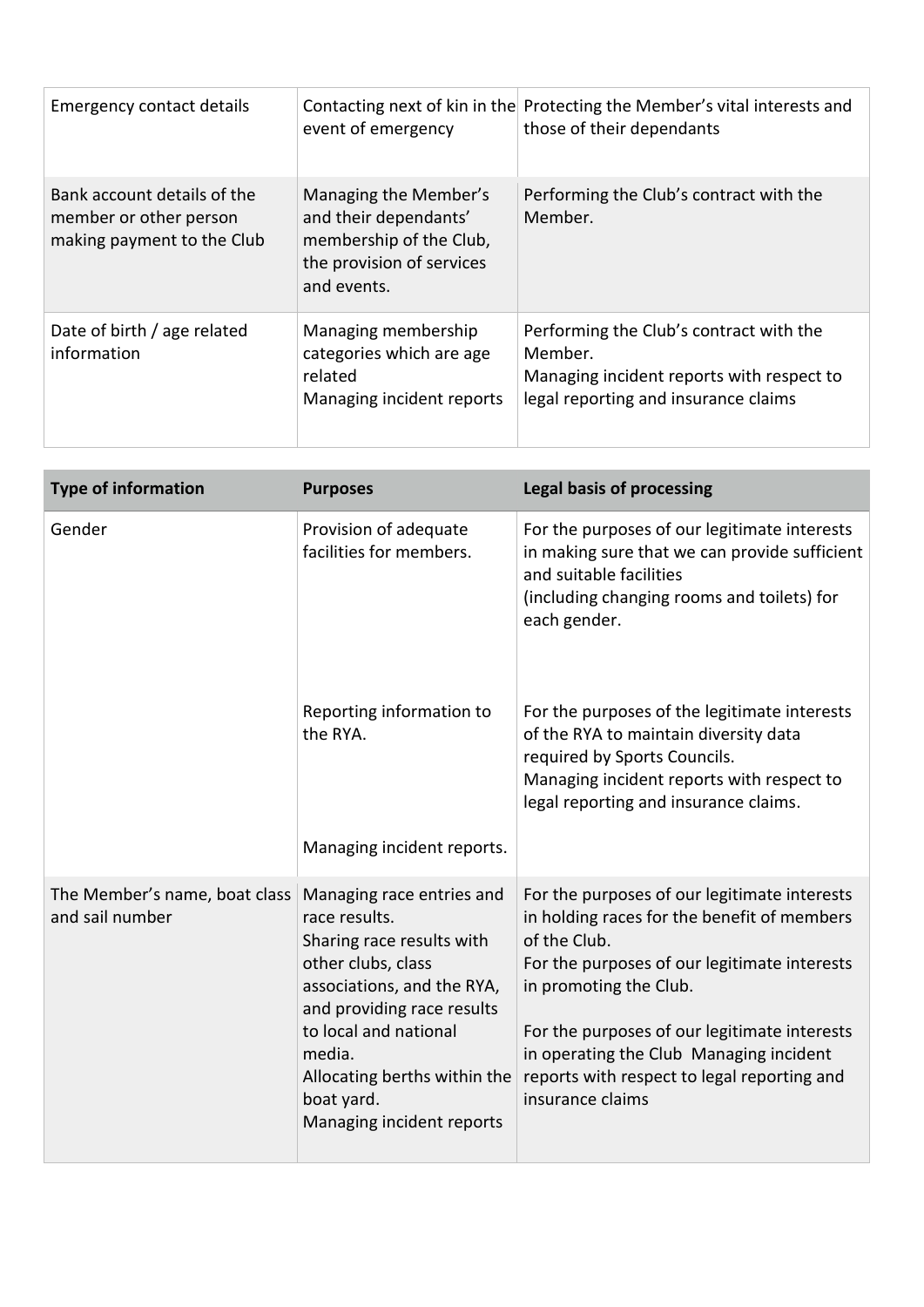| <b>Type of information</b>                                                                                                      | <b>Purposes</b>                                                                                                                                                                                                                                      | <b>Legal basis of processing</b>                                                                                                                                                                                      |
|---------------------------------------------------------------------------------------------------------------------------------|------------------------------------------------------------------------------------------------------------------------------------------------------------------------------------------------------------------------------------------------------|-----------------------------------------------------------------------------------------------------------------------------------------------------------------------------------------------------------------------|
| Photos and videos of members<br>and their boats.                                                                                | Putting on the Club's<br>website and social media<br>pages and using in press<br>releases.                                                                                                                                                           | Consent. We will seek the Member's<br>consent on their membership application<br>form and each membership renewal form.<br>The Member may withdraw their consent at<br>any time by contacting us by e-mail or letter. |
| The Member's name and e-mail Creating and managing the<br>address                                                               | Club's Yearbook. This is<br>used as a contact list for<br>coordinating members'<br>obligations to act as Race<br>Officer and/or Safety Boat<br>crews etc.                                                                                            | Performing the Club's contract with the<br>Member. For the purposes of our legitimate<br>interests in operating<br>the Club.                                                                                          |
| Member's name and e- mail<br>address                                                                                            | Passing to the RYA for the<br>RYA to conduct surveys of<br>members of the Club (and<br>members of other clubs<br>affiliated to the RYA). The<br>surveys are for the benefit<br>of the Clubs (and other<br>clubs) and / or the benefit<br>of the RYA. | For the purposes of our legitimate interests<br>in operating the Club and / or the legitimate<br>interests of the RYA in its capacity as the<br>national body for all forms of boating                                |
| Employees' name, address,<br>email addresses, phone<br>numbers, NI numbers and<br>relevant qualifications and/or<br>experience. | Managing employment at<br>the club.                                                                                                                                                                                                                  | For the purposes of our legitimate interests<br>in managing employment, ensuring that we<br>can contact employees and to meet our legal<br>obligations as employers with HMRC.                                        |
| <b>CCTV</b> images                                                                                                              | Managing security in non-<br>public areas of the club's<br>premises by detecting<br>crime.                                                                                                                                                           | For the purposes of our legitimate interests<br>in managing security in non-public areas of<br>the club's premises by detecting crime.                                                                                |
| Instructor's name, address,<br>email addresses, phone<br>numbers and relevant<br>qualifications and/or<br>experience.           | Managing instruction at the<br>club.                                                                                                                                                                                                                 | For the purposes of our legitimate interests<br>in ensuring that we can contact those<br>offering instruction and provide details of<br>instructors to members.                                                       |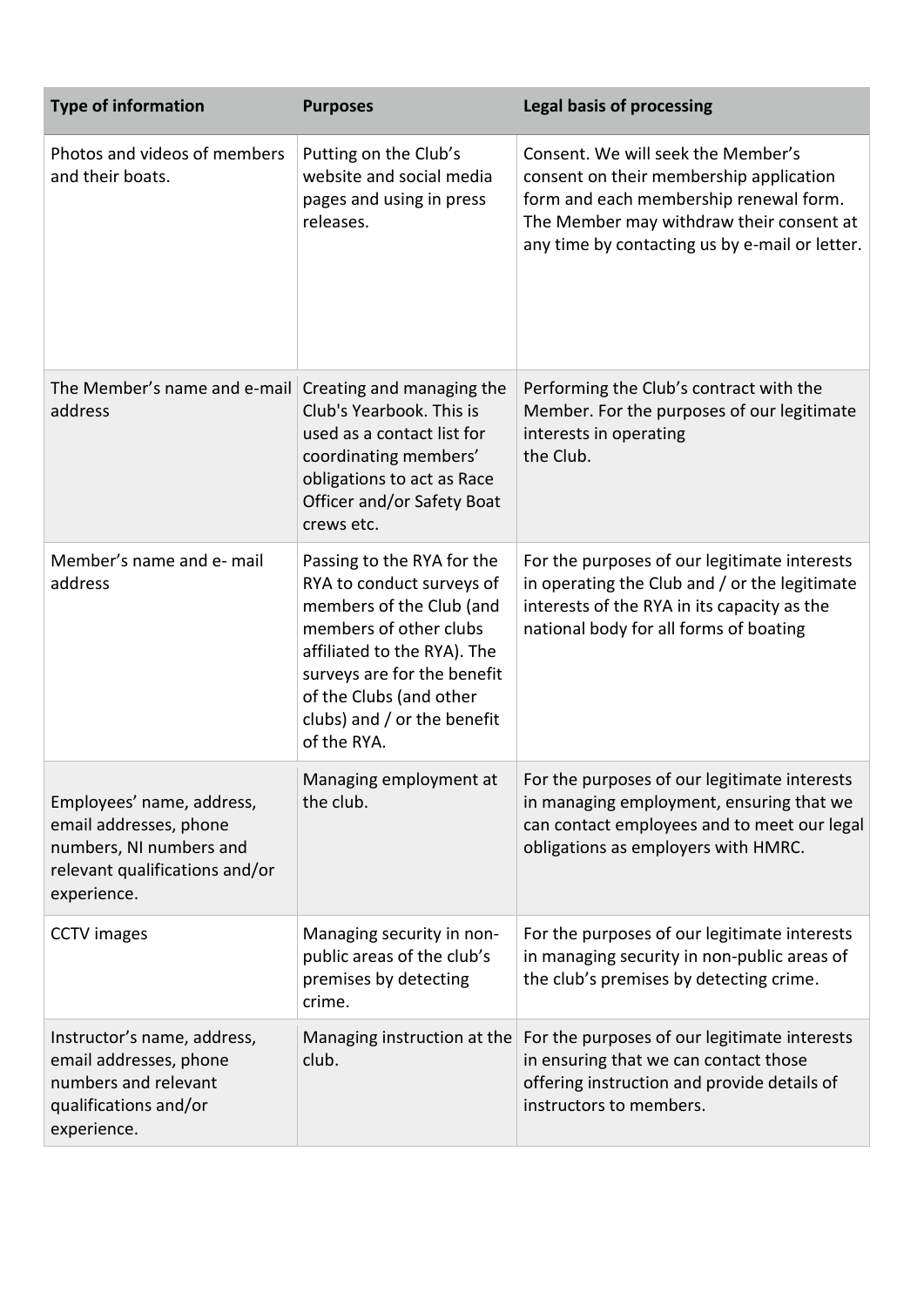# **How we protect your personal data**

We will not transfer your personal data to jurisdictions not compliant with the GDPR, following current Information Commissioner's Office guidance.

We have implemented generally accepted standards of technology and operational security in order to protect personal data from loss, misuse, or unauthorised alteration or destruction. We will notify you promptly in the event of any breach of your personal data which might expose you to serious risk.

For any payments which we take from you online we will use a recognised online secure payment system. Please note however that where you are transmitting information to us over the internet this can never be guaranteed to be 100% secure.

We will notify you promptly in the event of any breach of your personal data which might expose you to serious risk.

## **Who else has access to the information you provide us?**

We will never sell your personal data. We will not share your personal data with any third parties without your prior consent (which you are free to withhold) except where required to do so by law or as set out in the table above or paragraph 5.2 below.

We may pass your personal data to third parties who are service providers, agents and subcontractors to us for the purposes of completing tasks and providing services to you on our behalf (e.g. to print newsletters and send you mailings). However, we disclose only the personal data that is necessary for the third party to deliver the service and we have a contract in place that requires them to keep your information secure and not to use it for their own purposes.

## **How long do we keep your information?**

We will hold your personal data on our systems for as long as you are a member of the Club and for as long afterwards as is necessary to comply with our legal obligations. We will review your personal data every year to establish whether we are still entitled to process it.

If we decide that we are not entitled to do so, we will stop processing your personal data except that we will retain your personal data in an archived form in order to be able to comply with future legal obligations e.g. compliance with tax requirements and exemptions, the tracing of ownership of property left on club premises by former members and the establishment exercise or defence of legal claims.

By default, all data will be deleted within three years of a person ceasing to be a member with the exception of historic race results and associated reports already in the public domain.

We securely destroy all financial information once we have used it and no longer need it.

Unless used as part of a legitimate investigation, CCTV images recorded in non-public areas for detecting crime are regularly and automatically deleted and over-written in accordance with the ICO CCTV Code of Practice.

#### **Your rights**

You have rights under the GDPR:

- to access your personal data
- to be provided with information about how your personal data is processed
- to have your personal data corrected
- to have your personal data erased in certain circumstances
- to object to or restrict how your personal data is processed
- to have your personal data transferred to yourself or to another business in certain circumstances.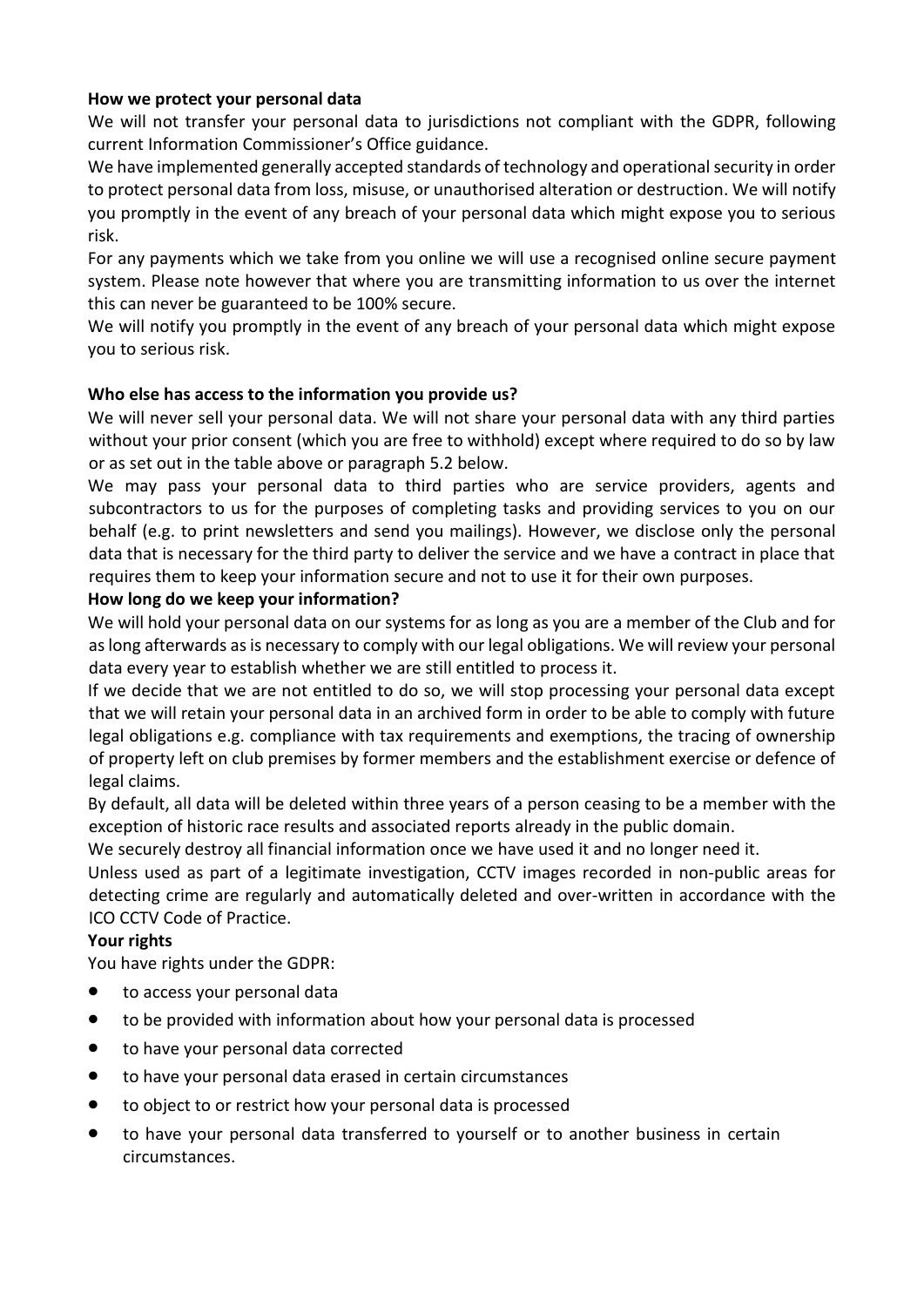You have the right to take any complaints about how we process your personal data to the Information Commissioner: <https://ico.org.uk/concerns/> 0303 123 1113. Information Commissioner's Office Wycliffe House Water Lane Wilmslow

Cheshire SK9 5AF

For more details, please address any questions, comments and requests regarding our data processing practices to our Commodore or Data Protection Officer via email [dpo@llsc.org.uk](mailto:dpo@llsc.org.uk)

**17.5.18**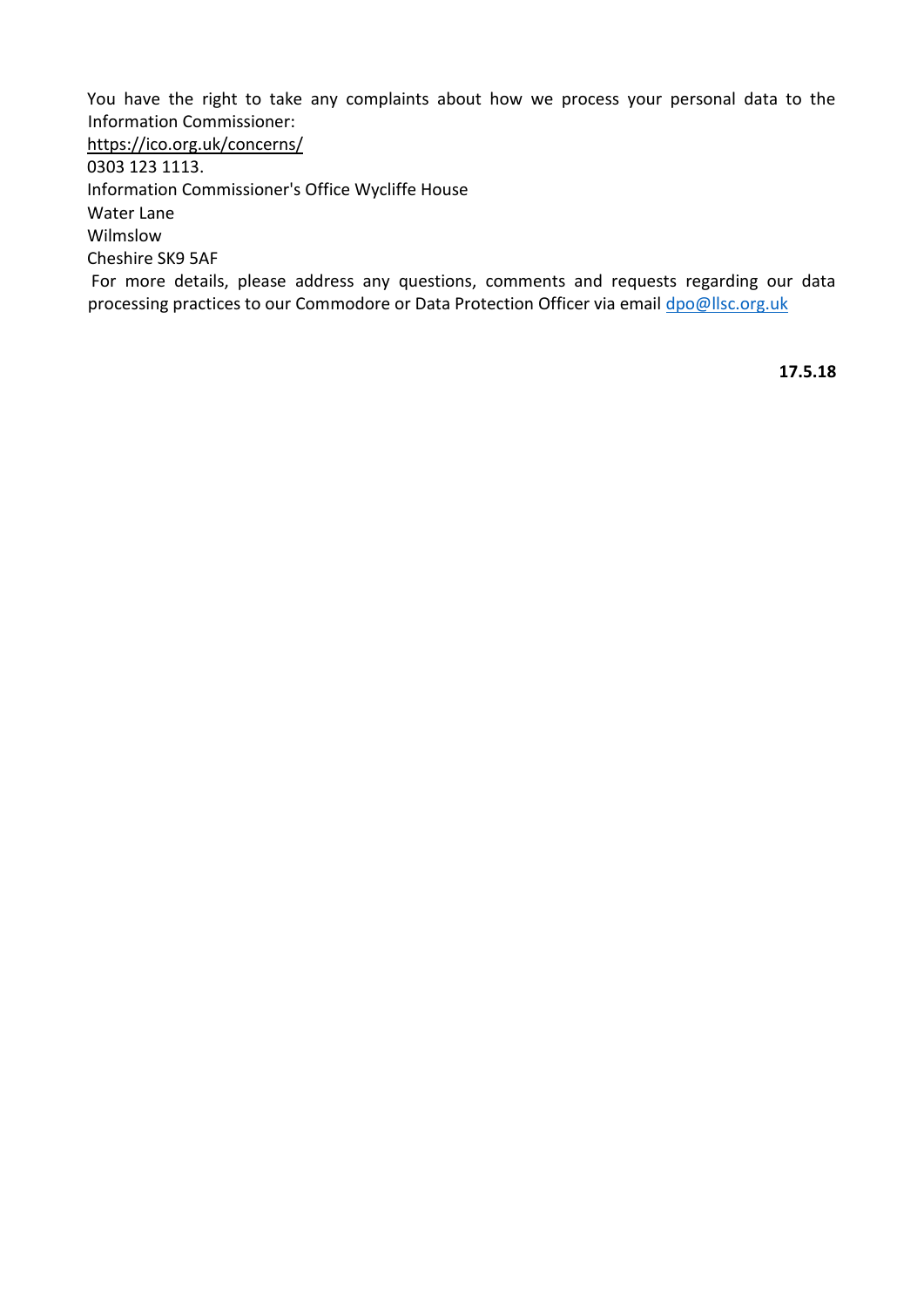#### **Appendix A – Subject Access Requests**

### **SUBJECT ACCESS REQUEST FORM**

You should complete this form if you want us to supply you with a copy of any personal data we hold about you. You are entitled to receive this information under the EU General Data Protection Regulation (GDPR), which comes into effect on 25 May 2018. We will also provide you with information about any processing of your personal data that is being carried out, the retention periods which apply to your personal data, and any rights to rectification, erasure, or restriction of processing that may exist.

We will endeavour to respond promptly and in any event within one month of the latest of the following:

- Our receipt of your written request; or
- Our receipt of any further information we may ask you to provide to enable us to comply with your request.

The information you supply in this form will only be used for the purposes of identifying the personal data you are requesting and responding to your request. You are not obliged to complete this form to make a request, but doing so will make it easier for us to process your request quickly.

#### **SECTION 1: Details of the person requesting information**

| Full name:                |  |
|---------------------------|--|
|                           |  |
| Address:                  |  |
|                           |  |
|                           |  |
|                           |  |
|                           |  |
|                           |  |
|                           |  |
|                           |  |
|                           |  |
|                           |  |
|                           |  |
|                           |  |
|                           |  |
|                           |  |
| Contact telephone number: |  |
|                           |  |
|                           |  |
| Email address:            |  |
|                           |  |
|                           |  |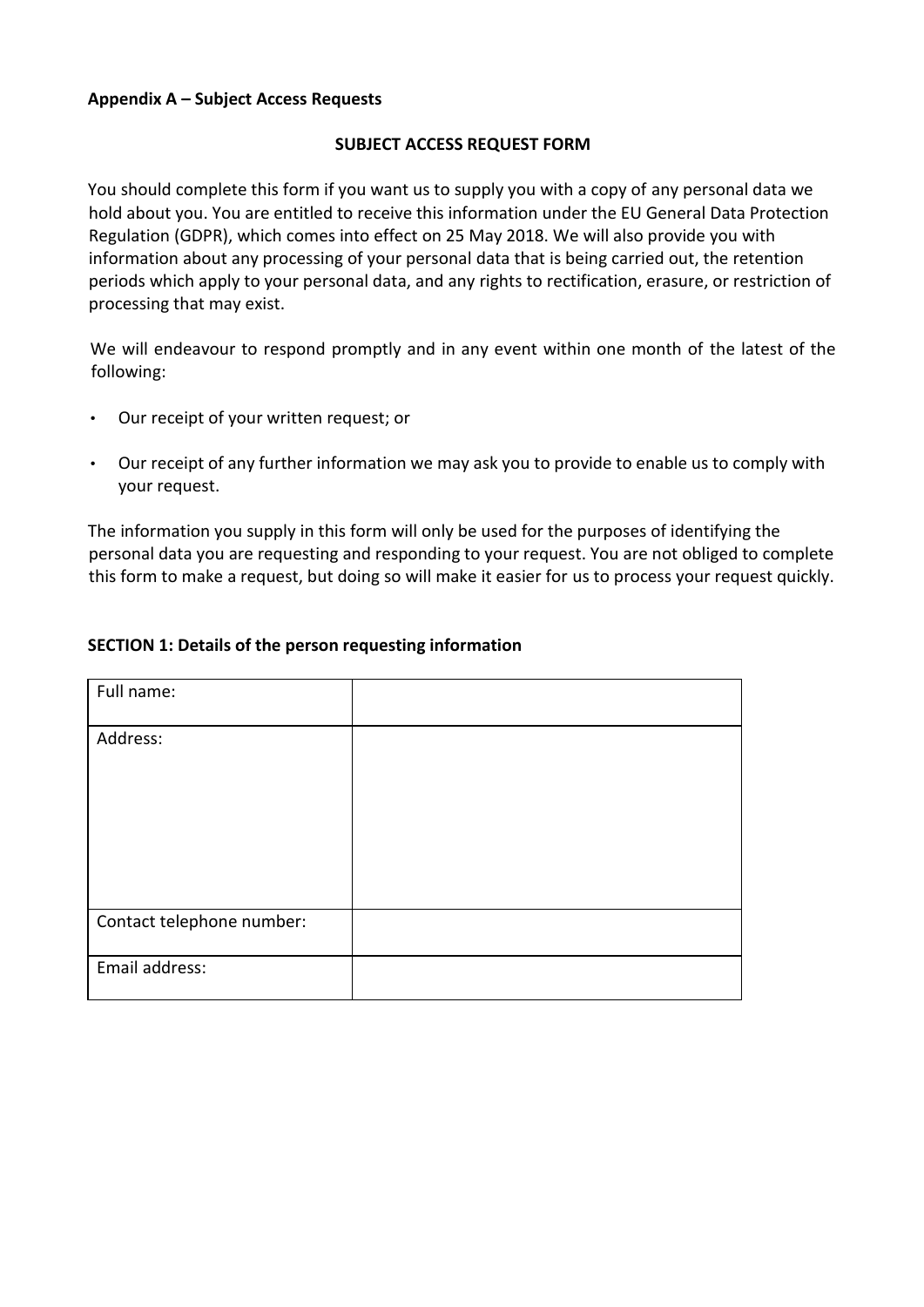#### A17965695

#### **SECTION 2: Are you the data subject?**

Please tick the appropriate box and read the instructions which follow it.



**YES**: I am the data subject. I enclose proof of my identity (see below). **(please go to section 4) NO**: I am acting on behalf of the data subject. I have enclosed the data subject's written authority and proof of the data subject's identity and my own identity (see below). **(please go to section 3)** 

To ensure we are releasing data to the right person we require you to provide us with proof of your identity and of your address. Please supply us with a photocopy or scanned image (do not send the originals) of one of both of the following:

1) Proof of Identity

Passport, photo driving licence, national identity card, birth certificate.

2) Proof of Address

Utility bill, bank statement, credit card statement (no more than 3 months old); current driving licence; current TV licence; local authority tax bill, HMRC tax document (no more than 1 year old).

If we are not satisfied you are who you claim to be, we reserve the right to refuse to grant your request.

#### **SECTION 3**

**Details of the data subject** (if different from section 1)

| Full name:                |  |
|---------------------------|--|
| Address:                  |  |
|                           |  |
|                           |  |
|                           |  |
|                           |  |
| Contact telephone number: |  |
| Email address:            |  |

#### **SECTION 4: What information are you seeking?**

Please describe the information you are seeking. Please provide any relevant details you think will help us to identify the information you require.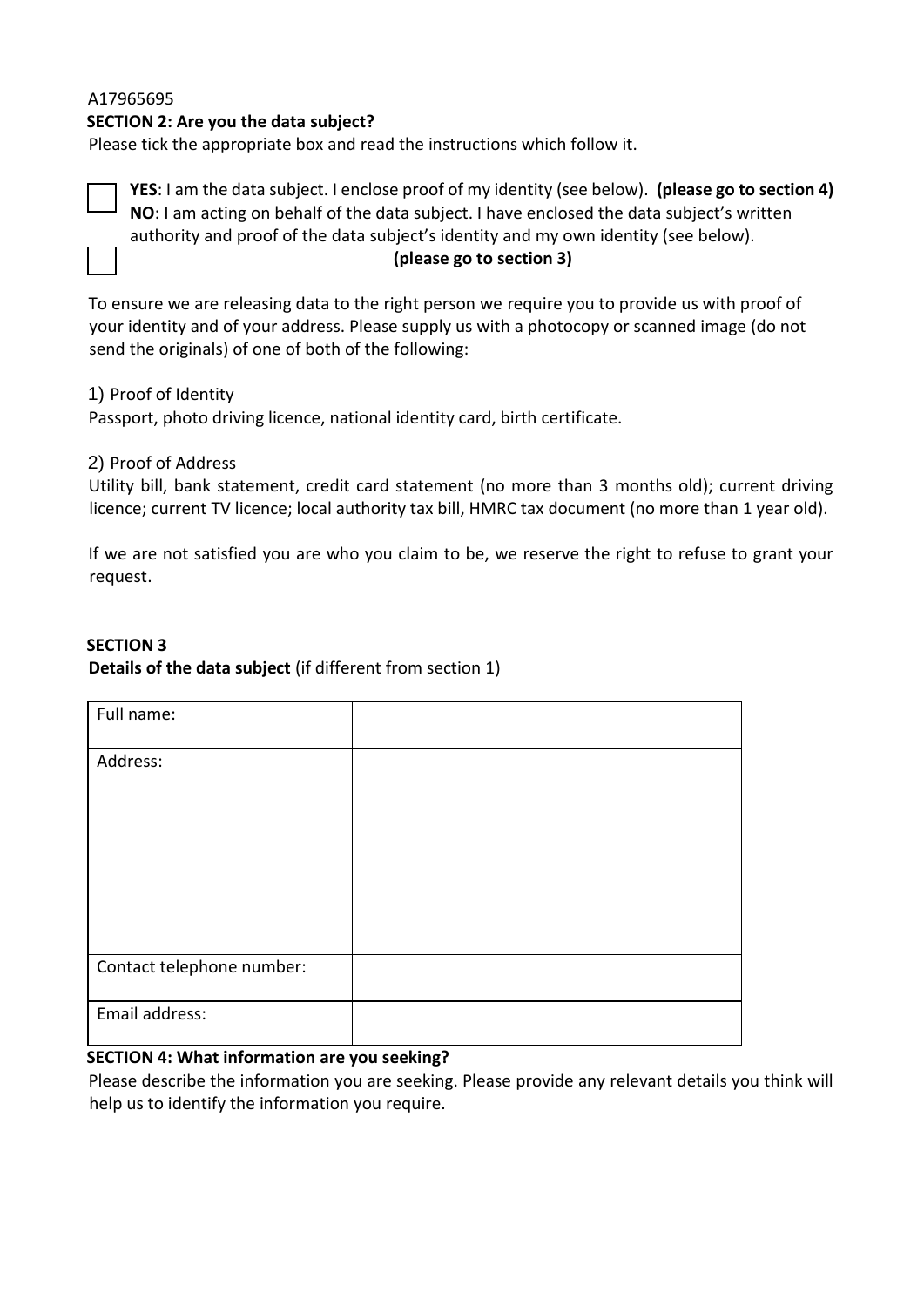Please note that if the information you request reveals details directly or indirectly about another person we will have to seek the consent of that person before we can let you see that information. In certain circumstances, where disclosure would adversely affect the rights and freedoms of others, we may not be able to disclose the information to you, in which case you will be informed promptly and given full reasons for that decision.

While in most cases we will be happy to provide you with copies of the information you request, we nevertheless reserve the right, in accordance with section 8(2) of the DPA, not to provide you with copies of information requested if to do so would take "disproportionate effort", or in accordance with Article 12 of the GDPR to charge a fee or refuse the request if it is considered to be "manifestly unfounded or excessive"**.** However we will make every effort to provide you with a satisfactory form of access or summary of information if suitable.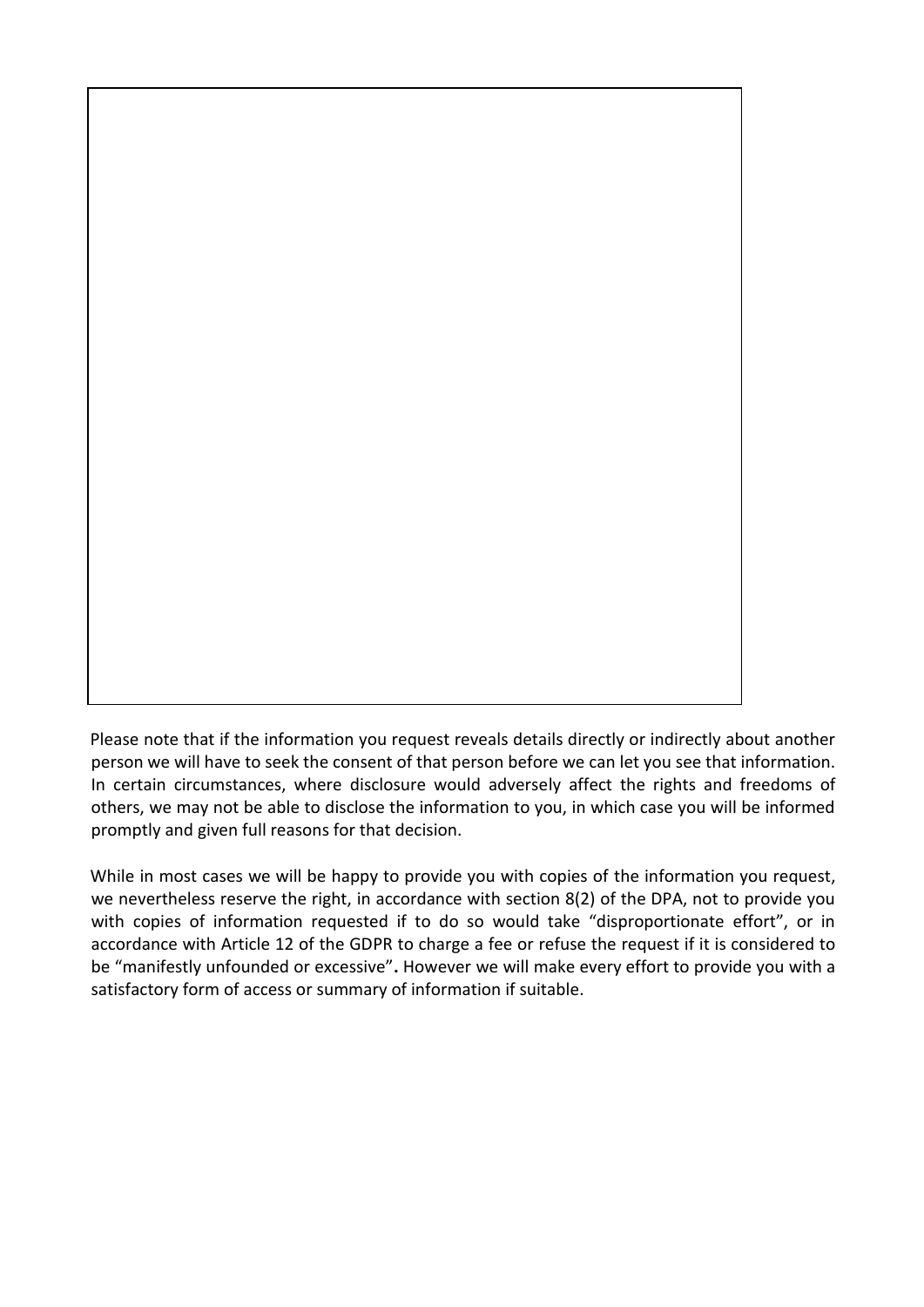**SECTION 5: Information about the collection and processing of data** If you want information about any of the following, please tick the boxes:

| $\blacksquare$ | Why we are processing your personal data   |  |
|----------------|--------------------------------------------|--|
|                | ■ To whom your personal data are disclosed |  |
|                | • The source of your personal data         |  |

Note – this information is provided at a high level in the Data Protection Policy above.

# **SECTION 6: Disclosure of CCTV images**

If the information you seek is in the form of video images captured by our CCTV security cameras, would you be satisfied with viewing these images?

 $\Box$ YES  $\Box$  NO

# **SECTION 7: Declaration**

Please note that any attempt to mislead may result in prosecution.

I confirm that I have read and understood the terms of this subject access form and certify that the information given in this application to Leigh & Lowton Sailing Club is true. I understand that it is necessary for Leigh & Lowton Sailing Club to confirm my / the data subject's identity and it may be necessary to obtain more detailed information in order to locate the correct personal data.

**Signed**………………………………………… **Date** ……………..

**Documents which must accompany this application:** 

- **Evidence of your identity (see section 2)**
- **Evidence of the data subject's identity (if different from above)**
- **Authorisation from the data subject to act on their behalf (if applicable)**

Please return the completed form to:

Data Protection Officer Leigh & Lowton Sailing Club Green Lane, Lowton Nr Warrington, WA3 2BQ Email: dpo@llsc.org.uk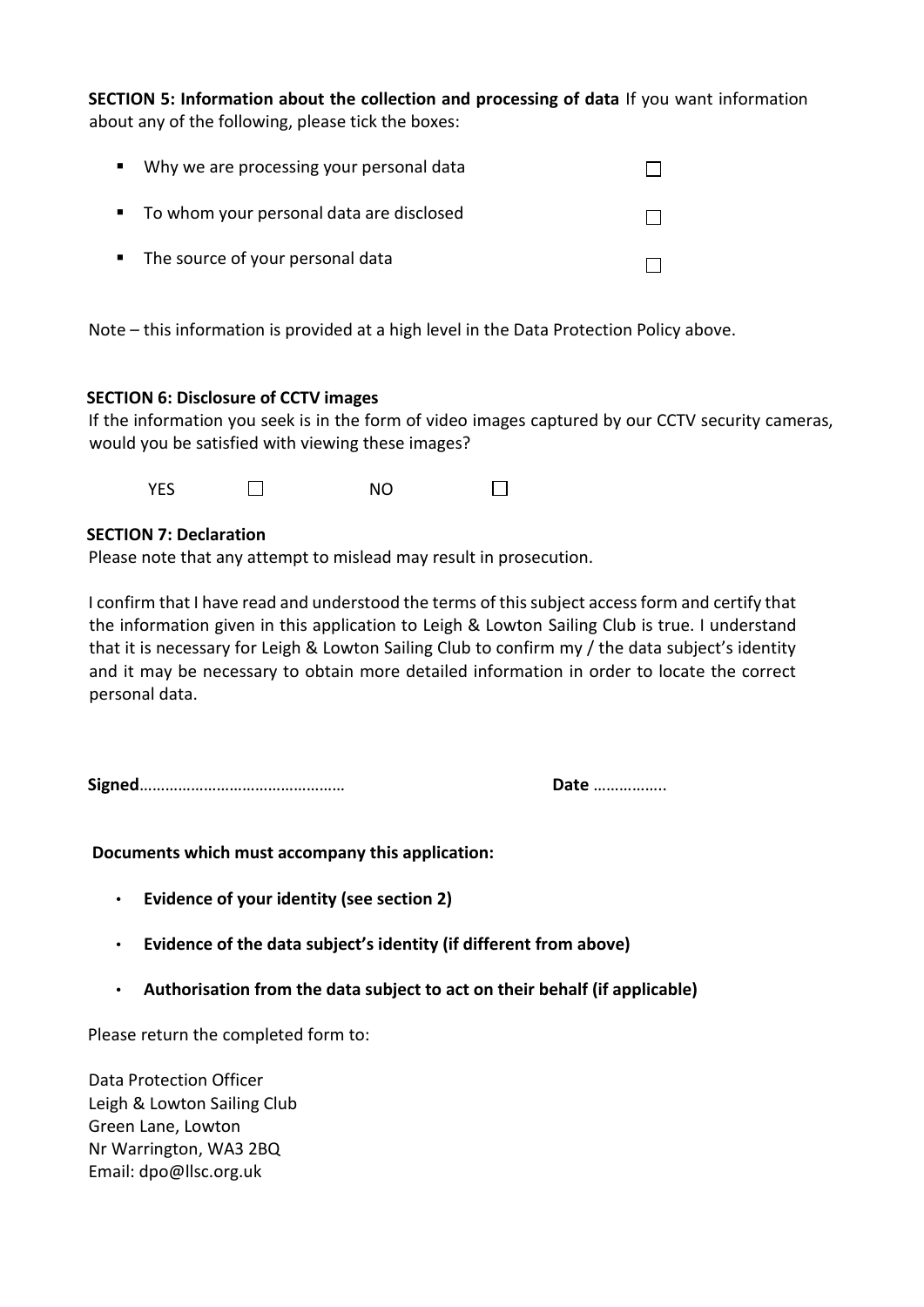## **Correcting Information**

If after you have received the information you have requested you believe that:

- the information is inaccurate or out of date; or
- we should no longer be holding that information; or
- we are using your information for a purpose of which you were unaware;
- we may have passed inaccurate information about you to someone else;

then you should notify our Commodore or Data Protection Officer at once. dpo@llsc.org.uk

**17 May 2018**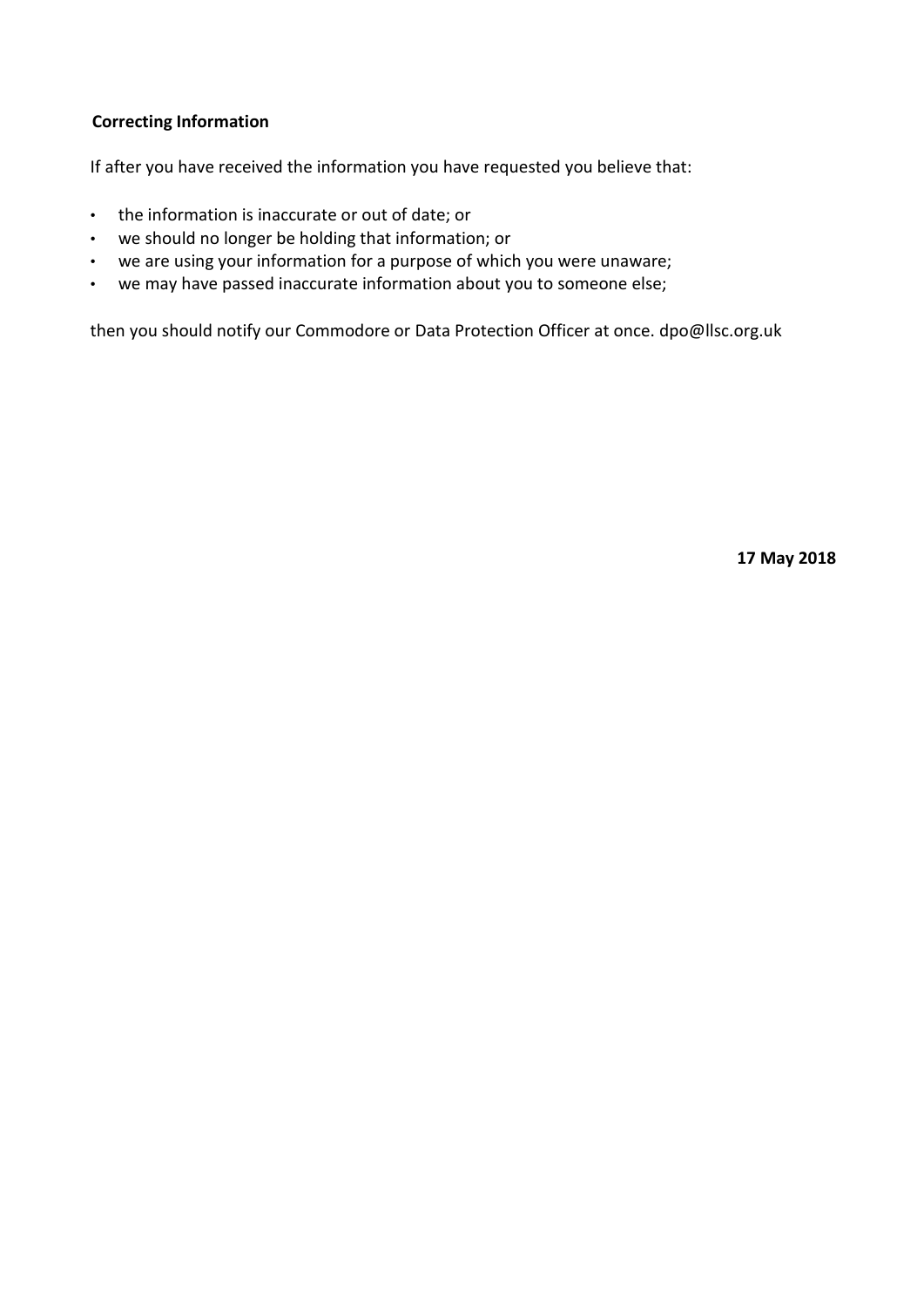### **Appendix B – Data Breach Reporting Process**

### Data Breach Reporting Process

#### **Introduction**

The GDPR introduces a duty on all organisations to report certain types of personal data breach to the relevant supervisory authority. You must do this within 72 hours of becoming aware of the breach, where feasible.

If the breach is likely to result in a high risk of adversely affecting individuals' rights and freedoms, you must also inform those individuals without undue delay.

Organisations should ensure they have robust breach detection, investigation and internal reporting procedures in place. This will facilitate decision-making about whether or not you need to notify the relevant supervisory authority and the affected individuals.

Organisations must also keep a record of any personal data breaches, regardless of whether we are required to notify.

This document describes the steps to be taken by Leigh & Lowton Sailing Club (LLSC) should such a breach be discovered or reported.

# **Guidance from the Information Commissioner's Office (ICO)**

What is a personal data breach?

A personal data breach means a breach of security leading to the accidental or unlawful destruction, loss, alteration, unauthorised disclosure of, or access to, personal data. This includes breaches that are the result of both accidental and deliberate causes. It also means that a breach is more than just about losing personal data.

# **Example**

Personal data breaches can include:

- access by an unauthorised third party;
- deliberate or accidental action (or inaction) by a controller or processor;
- sending personal data to an incorrect recipient;
- computing devices containing personal data being lost or stolen;
- alteration of personal data without permission; and
- loss of availability of personal data.

A personal data breach can be broadly defined as a security incident that has affected the confidentiality, integrity or availability of personal data. In short, there will be a personal data breach whenever any personal data is lost, destroyed, corrupted or disclosed; if someone accesses the data or passes it on without proper authorisation; or if the data is made unavailable, for example, when it has been encrypted by ransomware, or accidentally lost or destroyed.

Recital 87 of the GDPR makes clear that when a security incident takes place, you should quickly establish whether a personal data breach has occurred and, if so, promptly take steps to address it, including telling the ICO if required.

What breaches do we need to notify the ICO about?

When a personal data breach has occurred, you need to establish the likelihood and severity of the resulting risk to people's rights and freedoms. If it's likely that there will be a risk then you must notify the ICO; if it's unlikely then you don't have to report it. However, if you decide you don't need to report the breach, you need to be able to justify this decision, so you should document it.

In assessing risk to rights and freedoms, it's important to focus on the potential negative consequences for individuals. Recital 85 of the GDPR explains that:

"A personal data breach may, if not addressed in an appropriate and timely manner, result in physical, material or non-material damage to natural persons such as loss of control over their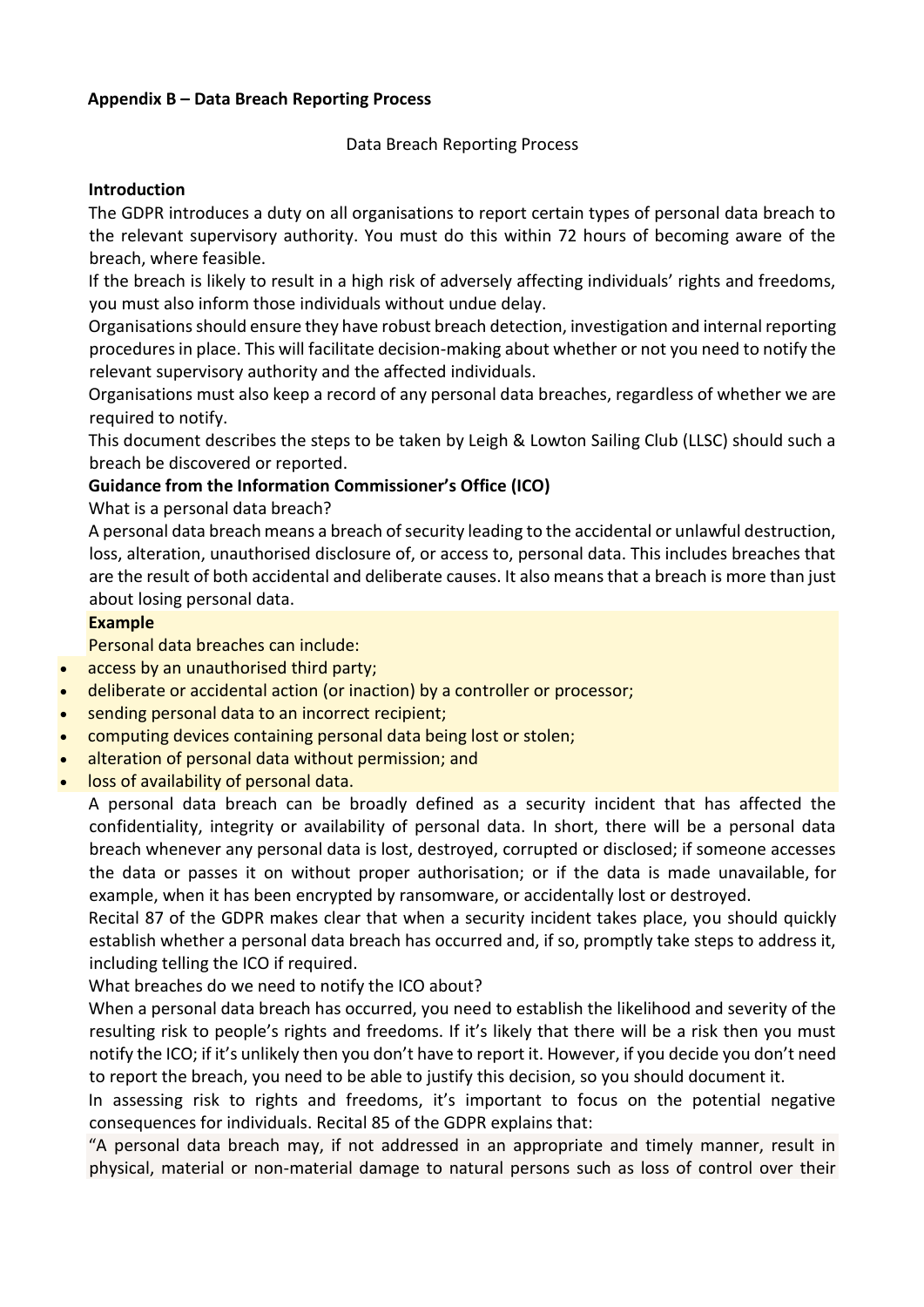personal data or limitation of their rights, discrimination, identity theft or fraud, financial loss, unauthorised reversal of pseudonymisation, damage to reputation, loss of confidentiality of personal data protected by professional secrecy or any other significant economic or social disadvantage to the natural person concerned."

This means that a breach can have a range of adverse effects on individuals, which include emotional distress, and physical and material damage. Some personal data breaches will not lead to risks beyond possible inconvenience to those who need the data to do their job. Other breaches can significantly affect individuals whose personal data has been compromised. You need to assess this case by case, looking at all relevant factors.

## **Example**

The theft of a customer database, the data of which may be used to commit identity fraud, would need to be notified, given the impact this is likely to have on those individuals who could suffer financial loss or other consequences. On the other hand, you would not normally need to notify the ICO, for example, about the loss or inappropriate alteration of a staff telephone list.

So, on becoming aware of a breach, you should try to contain it and assess the potential adverse consequences for individuals, based on how serious or substantial these are, and how likely they are to happen.

How much time do we have to report a breach?

You must report a notifiable breach to the ICO without undue delay, but not later than 72 hours after becoming aware of it. If you take longer than this, you must give reasons for the delay. Section II of the Article 29 Working Party Guidelines on personal data breach notification gives more details of when a controller can be considered to have "become aware" of a breach. What information must a breach notification to the supervisory authority contain? When reporting a breach, the GDPR says you must provide:

- a description of the nature of the personal data breach including, where possible:
- the categories and approximate number of individuals concerned; and
- the categories and approximate number of personal data records concerned;
- the name and contact details of the data protection officer (if your organisation has one) or other contact point where more information can be obtained;
- a description of the likely consequences of the personal data breach; and
- a description of the measures taken, or proposed to be taken, to deal with the personal data breach, including, where appropriate, the measures taken to mitigate any possible adverse effects.

What if we don't have all the required information available yet? The GDPR recognises that it will not always be possible to investigate a breach fully within 72 hours

to understand exactly what has happened and what needs to be done to mitigate it. So Article 34(4) allows you to provide the required information in phases, as long as this is done without undue further delay.

However, we expect controllers to prioritise the investigation, give it adequate resources, and expedite it urgently. You must still notify us of the breach when you become aware of it, and submit further information as soon as possible. If you know you won't be able to provide full details within 72 hours, it is a good idea to explain the delay to us and tell us when you expect to submit more information.

#### **Example**

You detect an intrusion into your network and become aware that files containing personal data have been accessed, but you don't know how the attacker gained entry, to what extent that data was accessed, or whether the attacker also copied the data from your system.